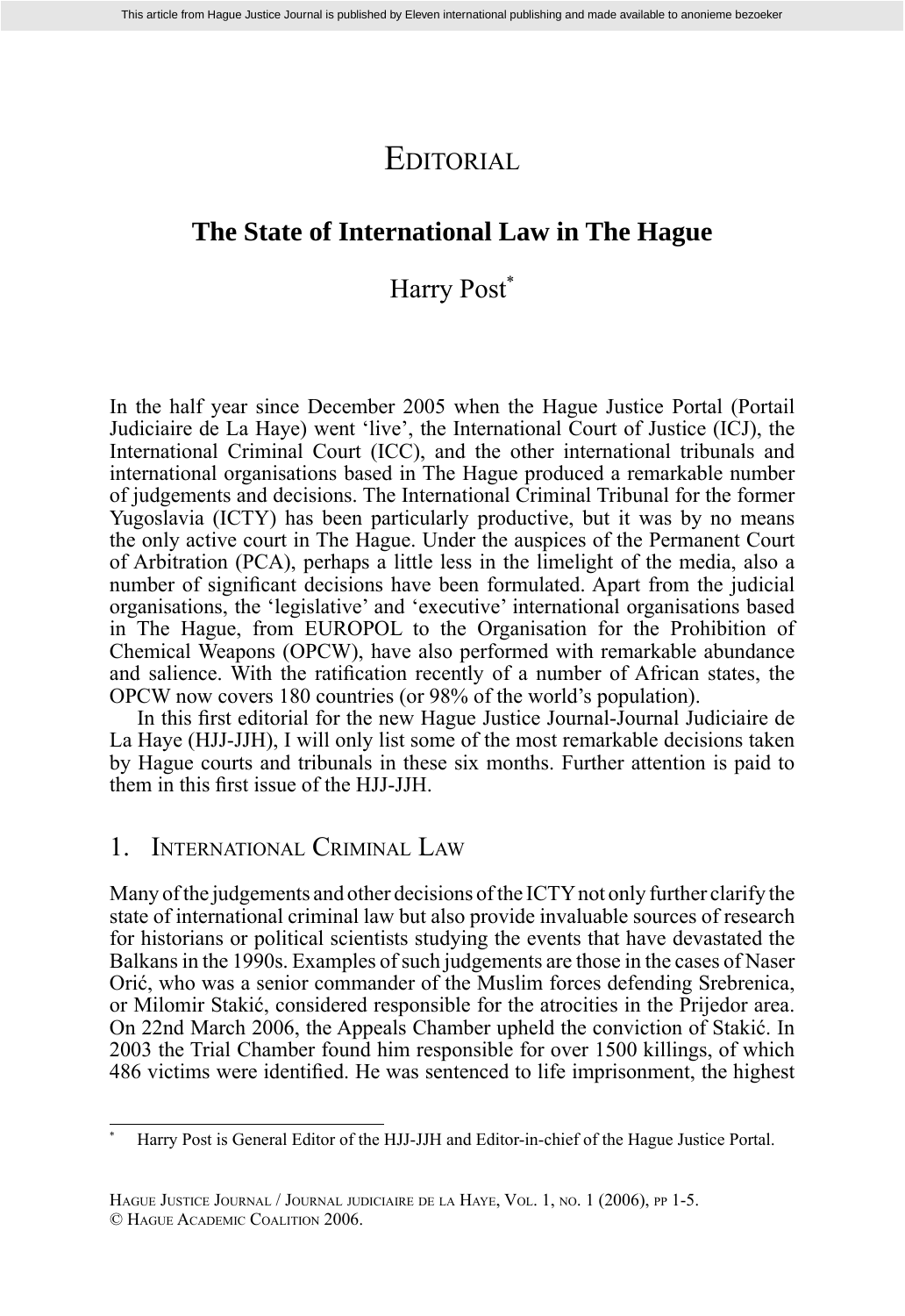#### 2 HARRY POST

sentence of the ICTY. On appeal that sentence was changed to a sentence of 40 years. As *Pauline Otten* argues in this issue, that reduction in years may in fact not mean that Stakić will spend fewer years in prison.

 For international criminal lawyers, the full judgements of ICTY Trial or Appeal Chambers are often treasure troves. In some complex cases not only the final judgement, but also some of the intermediary decisions on specific questions can prove to be of great interest. The *Hadžihasanović & Kubura case* provides an example of this. Both men were charged on the basis of superior criminal responsibility on a number of counts of violations of the laws and customs of war. In this case, the judges involved had to make several difficult separate decisions on sensitive issues regarding command responsibility. Command responsibility is probably the most important area in which the ICTY jurisprudence has enhanced the state of international humanitarian law. For a long time *Ruben Karemaker* has been working on this case. Here he reviews its main criminal legal issues.

 The event that undoubtedly has drawn most attention to the ICTY, however, was not one of its judgements but the sudden death on Saturday 11 March 2006 of Slobodan Milošević. Milošević, the former president of Serbia and of the Federal Republic of Yugoslavia, was charged on the basis of individual and superior criminal responsibility, with genocide, crimes against humanity, violations of the laws or customs of war and grave breaches of the 1949 Geneva Conventions. His death ended the largest and most time consuming of the Tribunal's trials before the stage of the final judgement. *Paul Tavernier* provides a first reflection on the consequences of Milošević death for the future of international criminal adjudication. One implication for trials of 'dictators' or 'semi-dictators' charged with very serious international crimes, like Saddam Hussein or Charles Taylor, seems to be that the case should produce a relatively fast, albeit perhaps partial, judgement and a sentence. Getting a judgement and sentence regarding part of their deeds seems wiser than trying to obtain a conviction for the total range of alleged crimes. Researchers may find some consolation in the ICTY's decision to make (almost all) the very extensive documentation of the case available for further study.

 Victims do not have a favourable position under the Statutes of the ICTY or the International Criminal Tribunal for Rwanda (ICTR). On 17 January 2006 the Preliminary Trial Chamber of the International Criminal Court (ICC) decided to change this for the ICC and further develop the position provided to victims in the Statute.

 The ICC also became the host of Charles Ghankay Taylor. Taylor, the former president of Liberia, had been charged before the Special Court for Sierra Leone (SCSL). He is accused of criminal responsibility during the civil war in Sierra Leone, for planning, ordering and/or instigating numerous unlawful killings, acts of terrorism, sexual and physical violence, conscripting or recruiting children under fifteen into armed forces, and the list goes on. The SCSL, a 'hybrid' international tribunal, considered the security risks of his presence in Freetown so serious that it requested that the Taylor trial be moved to the ICC premises in The Hague. Taylor is generally seen as one of the major instigators (if not the main instigator) of the extremely cruel and disastrous civil wars in Sierra Leone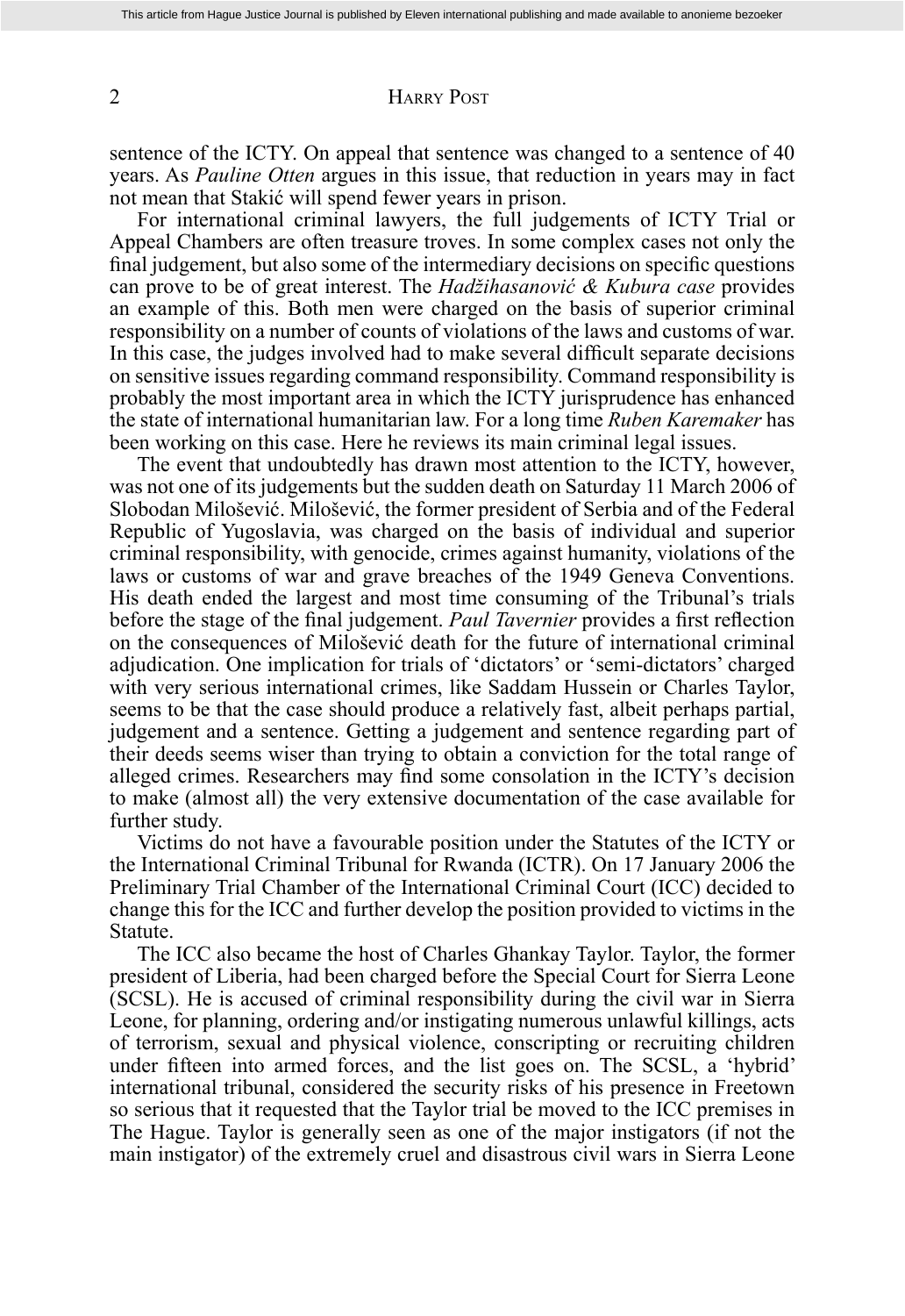#### THE STATE OF INTERNATIONAL LAW IN THE HAGUE 3

and Liberia. In a sense, Milošević can be said to have been replaced in The Hague by another man accused of primary responsibility for a major armed conflict and the terrible crimes which ensued.

In the meantime, the ICC also got its 'own' first prisoner. Thomas Lubanga Dyilo is one of the leaders of the *Union des Patriotes Congolais* and the founder and commander in chief of the *Forces patriotiques pour la libération du Congo* (FPLC). He is charged with individual criminal responsibility for the use of children under 15 as soldiers and sending them into combat situations. Allegedly, these crimes were committed in the North East of the Democratic Republic of Congo.

 Finally, the District Court of The Hague convicted the Dutch businessman Frans van A.<sup>1</sup> to 15 years' imprisonment. During the 1980s, Van A. was Saddam Hussein's most important supplier of chemicals used for the production of mustard gas. According to the Court, the involvement of Van A. in supplying chemicals to Iraq was an essential contribution to the chemical weapons programme of Saddam Hussein's regime. On account of the chemicals supplied by Van A., the regime proved capable of carrying out a large number of attacks with mustard gas on the civilian population. The Court found that the chemical attacks during the 1980s were committed with the intent to destroy the Kurdish peoples in Iraq. These attacks amounted to genocide. More specifically, the Court concluded that at least Saddam Hussein, Ali Hasan Al-Majid ('Chemical Ali') and Hussein Kamal Hassan Al-Majid had all been responsible for that crime, thus in a sense anticipating the recent judgement of the Iraqi Special Tribunal in Baghdad. Although Frans van A. was eventually acquitted of complicity to genocide, he was convicted to 15 years in prison for complicity to war crimes. His involvement facilitated the attacks on the Kurdish people and made the carrying out of the regime's ambitions considerably easier. Another Dutch businessman, Guus K., was sentenced to eight years' imprisonment by the District Court in The Hague for violating a Dutch weapons embargo by delivering weapons to the regime of former Liberian President Charles Taylor. Both judgements have been appealed. These decisions by a domestic Dutch court drew significant international attention and, for one thing, it showed again that international criminal law is rapidly extending itself from an area of international law reserved for international tribunals to an eminent concern for national courts.

#### 2. GENERAL INTERNATIONAL LAW

In the wider area of international law, courts and tribunals established in The Hague were equally prolific this half year. In particular, under the auspices of the Permanent Court of Arbitration (PCA) a large number of cases have been decided. *Ineke van Bladel* discusses in her article in this issue of the HJJ-JJH a PCA judgement of great importance for Belgium and the Netherlands, the 'Iron Rhine' case concluded in 2005. This case concerned a long standing dispute

<sup>1</sup> In the Netherlands it is by law prohibited to release the full names of Frans van A. (and Guus K.).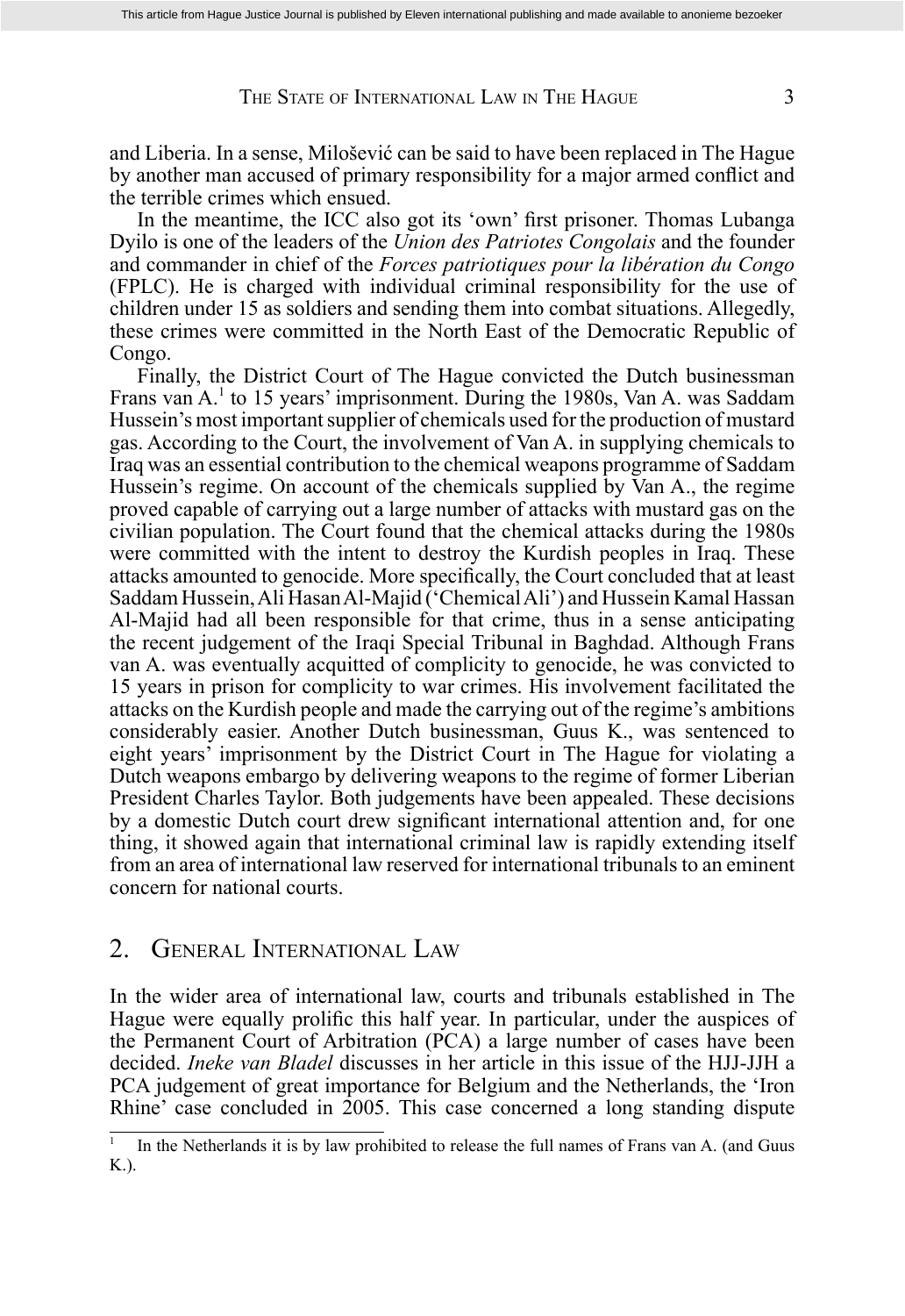#### 4 HARRY POST

between both countries about a railway linking the Belgian port of Antwerp and the German Ruhr area. Belgium had acquired a right of transit for this railway across Dutch territory dating back to 1839, the time of the founding of the Kingdom of Belgium. Van Bladel ends her essay with an interesting comparison in respect of European Community law between this case and a pending PCA case, the *MOX Plant Case* between Ireland and the United Kingdom.

 In December 2005, the Eritrea-Ethiopia Claims Commission, hosted by the PCA, produced seven Partial and two Final Awards in respect to the Ethiopian and Eritrean claims resulting from the disastrous armed conflict between these two poverty-stricken countries in the Horn of Africa. From an international legal point of view, in particular the Partial award regarding Ethiopia's Claims 1-8 (*ius ad bellum*) may be called rather spectacular. The Commission held that Eritrea had carried out a series of unlawful armed attacks against Ethiopia, which could not be justified as instances of self-defence in accordance with Article 51 of the United Nations (UN) Charter. Eritrea is internationally responsible for these acts of violence. With these Awards, the Commission has completed its examination of all the submitted claims and now faces the difficult task of assessing the damages and awarding (financial) compensation. In this first issue of the HJJ-JJH, *Romesh Weeramantry* introduces and explores the core legal issues of these important December Awards of the Claims Commission.

 In the same month of December 2005, the International Court of Justice (ICJ) also decided on a question of responsibility for armed attacks. In its judgement of 19 December in the *Case of the Armed Activities on the Territory of the Congo* (DRC *v.* Uganda), the Court decided, rather forthrightly, that Uganda was responsible for a violation of the prohibition of the use of force. If one takes into account how rarely responsibility for an armed conflict has ever been declared under international law (the UN Security Council included), these Hague decisions are more than memorable. *André de Hoogh* discusses the potential implications and further legal finesse of the ICJ judgement.

 Another attempt by the lawyers of the Democratic Republic of the Congo to deal with its interfering neighbours will not lead to an ICJ judgement on the merits of the case. Rwanda has successfully challenged the jurisdiction of the Court in *The Armed Activities on the Territory of the Congo (New Application: 2002) Case* (DRC *v.* Rwanda). Although *Willem van Genugten* basically agrees with the Court's argument, he laments how unfortunate it is that some of the important issues raised in this case will not be addressed. The DRC *v.* Rwanda case seems to illustrate once more how undesirable the limits of the ICJ's jurisdiction are, in particular if a State tries to shield itself from claims made against it concerning gruesome crimes like genocide. An element of reform of the United Nations should be to widen the Court's jurisdiction, e.g., upon request of the UN Security Council, at least to such cases.

 Reform of the United Nations is a subject also touched upon by *Philippe Sands* in his kaleidoscopic overview of the state of international law after the major events which have taken place in the beginning of this century. In a widely ranging, highly critical essay, Sands focuses on 9/11 and the war in Iraq, and lucidly explores the essential legal (and political) issues that major armed conflict